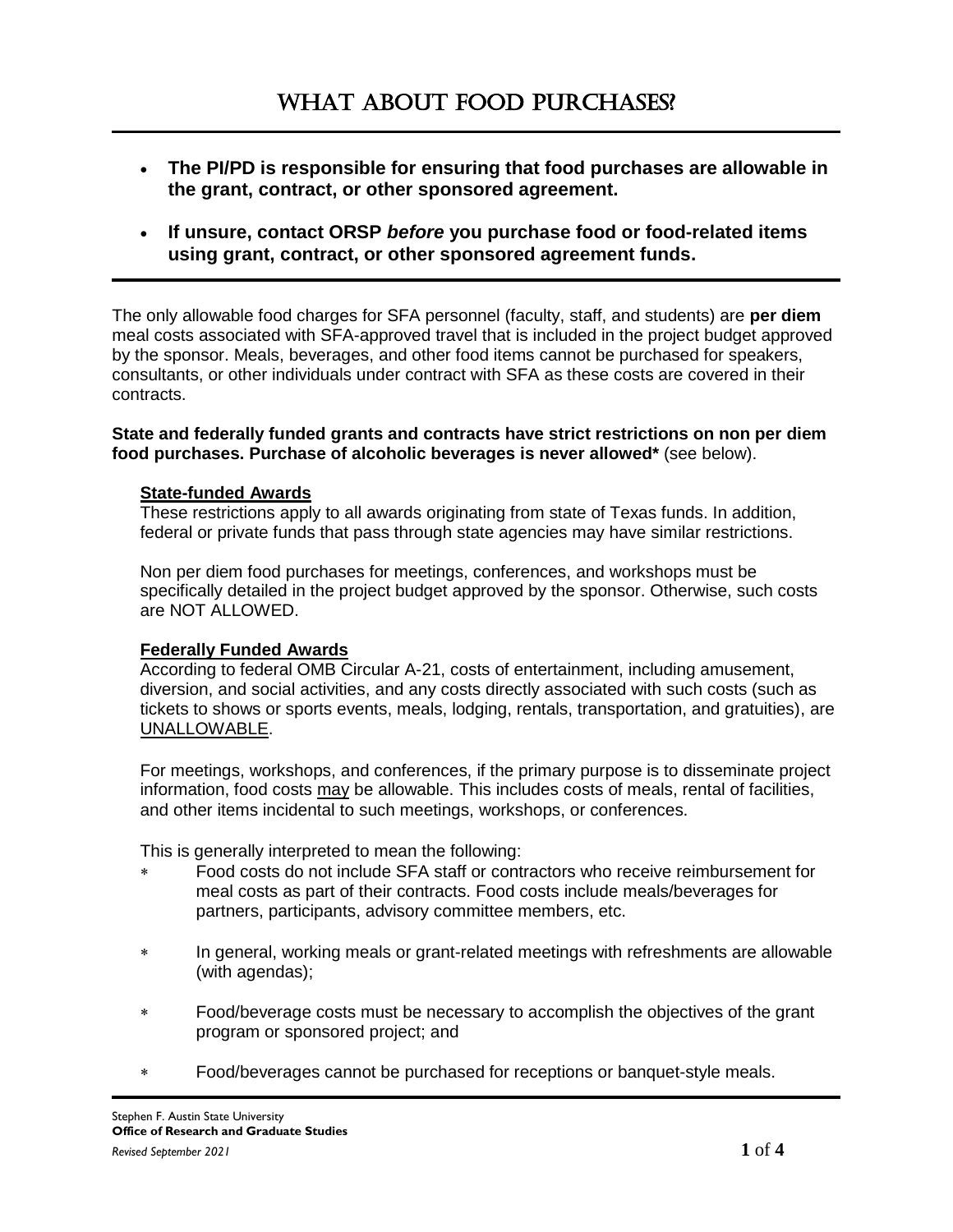## *.* **Food Purchases on Sponsored Projects**

## **Food purchases not allowed on sponsored projects:**

**1. Meals, beverages, and other food items cannot be purchased directly for SFA personnel (faculty, staff, or students).** The only allowable food charges for SFA personnel is **per diem** associated with SFA-approved travel that was detailed in the proposal/scope of work and budget/budget justification as approved by the sponsor.

Meals, beverages, and other food items cannot be purchased for speakers, consultants, or other individuals under contract with SFA. These costs are covered in their contracts; hence, the contractor's meals/beverages must be separate.

- 2. Grants funds cannot be used to pay for meals or refreshments for project staff or other SFA personnel who join grant-related guests (such as speakers, evaluators) at a local restaurant.
- 3. Alcoholic beverages.

## **Food purchases that may be allowable on sponsored projects:**

## *This section applies to food purchases for non-SFA staff.*

Non-travel related food/food item purchases may be a necessary expense to meet the goals and objectives of a project, but they must be specifically outlined in a sponsor-approved project narrative and/or budget/budget justification. Some sponsors have limitations on food purchases while others disallow ALL food purchases.

Sponsor approval of an activity or event does not automatically mean that food for the event is also approved. Language in the budget and proposal/scope of work that describes the use of food as part of the activity or event must be included. Food purchases are limited to **event participants**.

\*Purchase of alcoholic beverages is never allowed unless part of a clinical trial or other required research protocol and only if allowed and specifically approved by the sponsor.

## **Definitions**

- "Food" includes food, non-alcoholic beverages, meals, snacks, or any combination.
- "Food item" includes raw food materials and related items needed for demonstration, research or animal use.
- "Food supplies" includes items needed for the consumption of the food such as disposable items like napkins, paper plates, disposable cups, and plastic utensils.

#### **Allowability**

- **1. State-funded Sponsored Projects**
	- Non-per diem food purchases for meetings, conferences, and workshops are only allowable if specifically provided for in the agreement, budget/budget justification, and/or proposal/scope of work.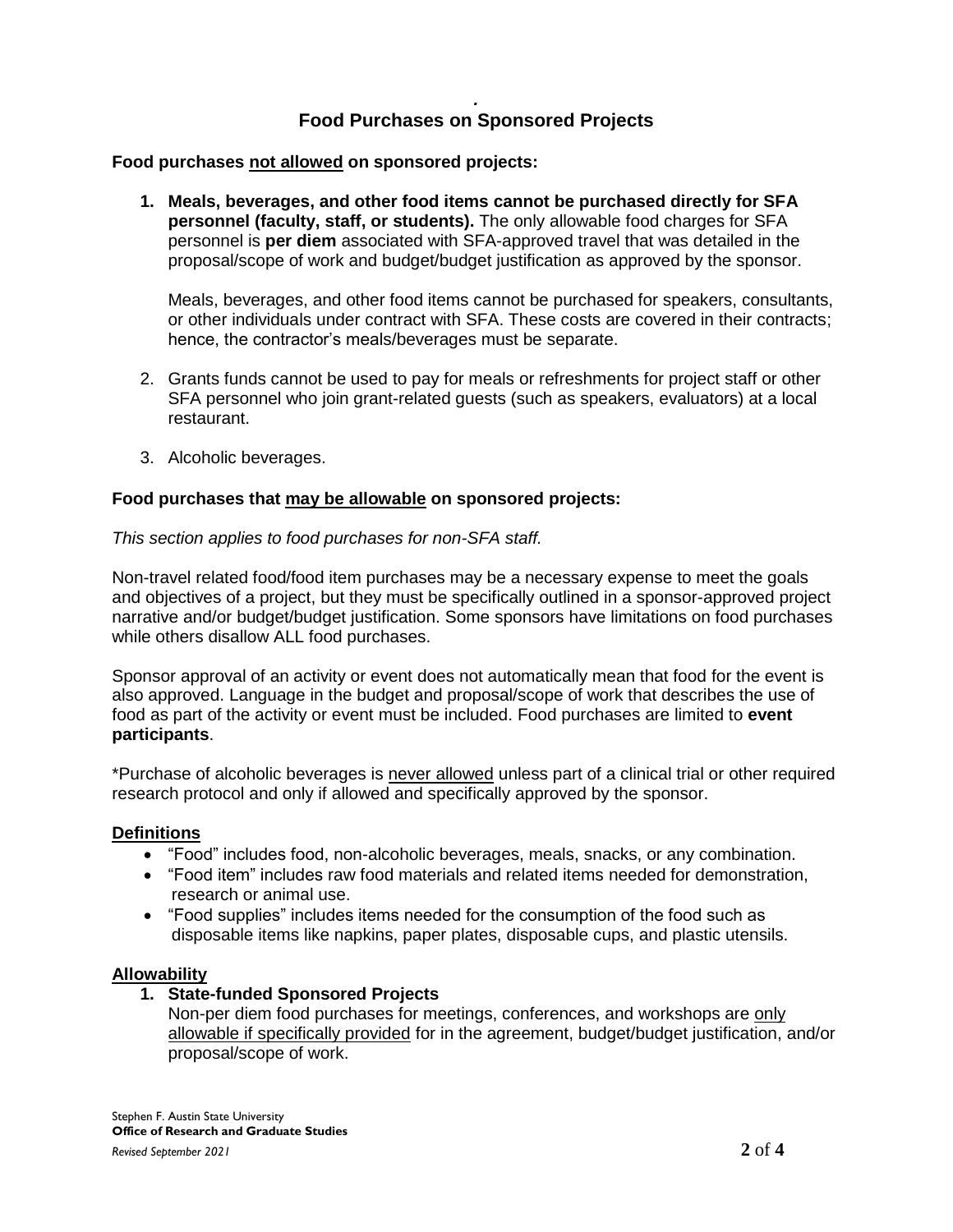# **2. Federally Sponsored Projects**

Federal OMB Circular A-21 allows food purchases associated with meetings, conferences, and trainings when the primary purpose of the event is the dissemination of technical information or to meet project goals and objectives. Agendas are required.

OMB Circular A-21 does not allow costs of entertainment, including amusement, diversion, and social activities and any costs directly associated with such costs (such as tickets to shows or sports events, meals, lodging, rentals, transportation, and gratuities).

#### **Specific Examples**

- **1. Food and supplies for preparation and serving food for demonstration, instruction and/or outreach.** Describe the activity and how food will be used. Examples:
	- Food and food items needed to prepare and serve food for consumption during the demonstration that vegan food lowers cholesterol.
		- Room rental fee \$200
		- Food purchase for demonstration \$500
	- Light refreshments and non-alcoholic beverages will be provided for children and parents who attend the evening event to educate parents on the benefits of reading to their preschool children.
	- A one-day training session on etiquette and professionalism will be held; including a dining tutorial where appropriate table etiquette will be explained.
		- Food and beverage breaks (morning and afternoon) \$100
		- Working meals (dining training experience) 120 participants x \$21 per  $meal = $2,520$
		- Working meals (dining training experience) for invited guests 10 x \$21  $per$  meal = \$210
- **2. Food and supplies for research.** Describe the activity and define whether food will or will not be consumed.
	- Examples:
		- Food and food items intended for consumption but required to test the palatability of using molasses instead of sugar in food products.
		- Grower diets will be fed as pellets from approximately day 19 to day 33 (4 lb/bird).
		- Three focus groups will be held with research participants, one in the fall and two in the spring semesters. Each focus group will last approximately 2 hours and will be held from 11 am to 1 pm as research participants will attend on their lunch breaks from their jobs. Lunch and non-alcoholic beverages will be provided.
		- 25 people will participate in the exercise study by running on the treadmill as outlined in the methodology section. Each participant will receive a bottle of water after each session.
			- 25 people x 4 sessions x  $$1.25$  per bottle =  $$125$